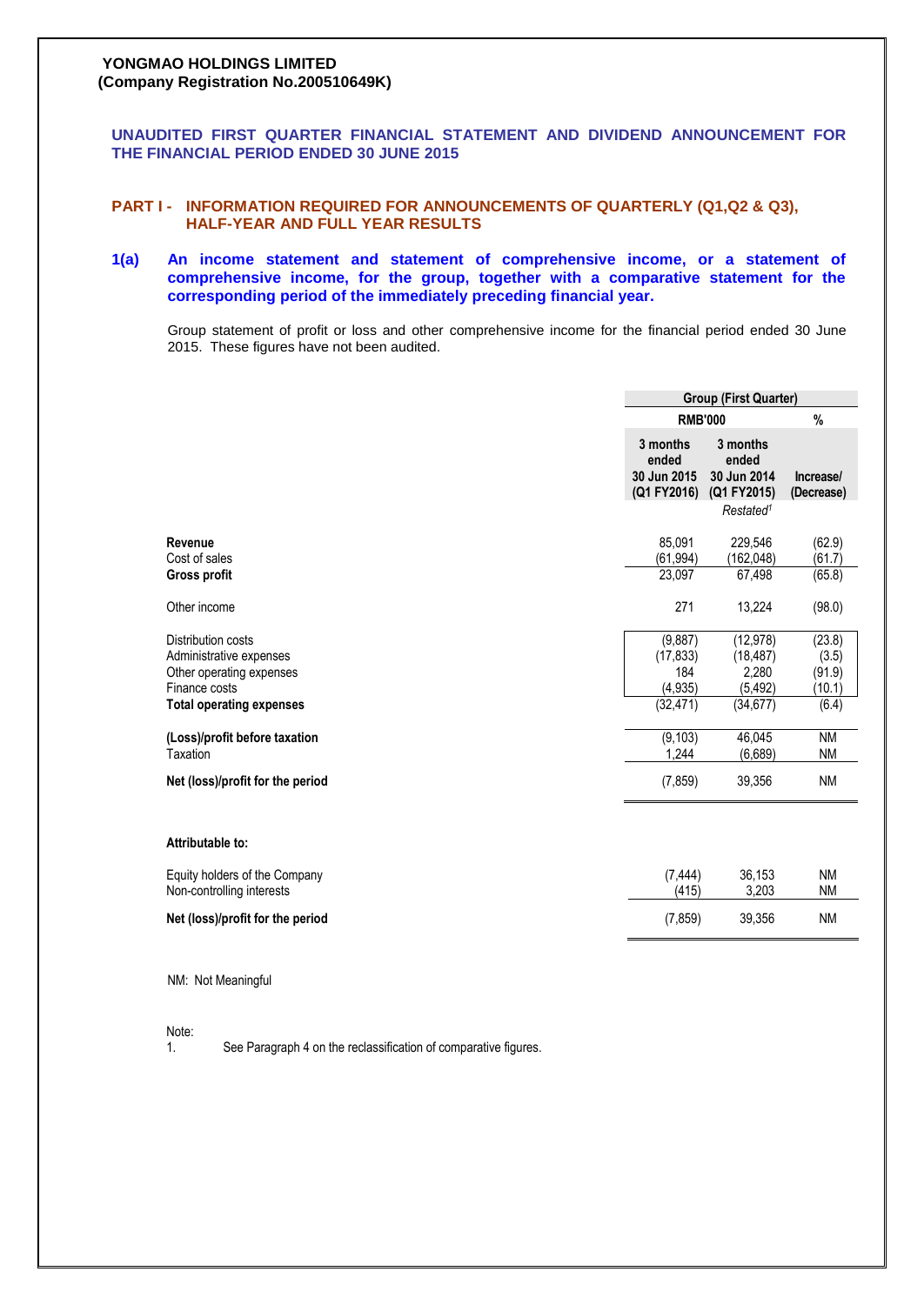Page 2 of 14

| <b>Group (First Quarter)</b><br>$\%$<br><b>RMB'000</b><br>3 months<br>3 months<br>ended<br>ended<br>30 Jun 2015<br>30 Jun 2014<br>(Q1 FY2016) (Q1 FY2015)<br>(7, 859)<br><b>NM</b><br>Net (loss)/profit for the period<br>39,356<br>Other comprehensive income/(expense):<br>Items that may be reclassified subsequently<br>to profit or loss:<br>Exchange translation difference<br>140<br>(1, 516)<br><b>NM</b><br>Other comprehensive income/(expense)<br><b>NM</b><br>for the period, net of tax<br>140<br>(1, 516)<br>(7, 719)<br>37,840<br><b>NM</b><br>Total comprehensive (expense)/income for the period<br>Total comprehensive (expense)/income attributable to:<br>Equity holders of the Company<br>(7, 329)<br>34,579<br><b>NM</b><br>Non-controlling interests<br>(390)<br>3,261<br><b>NM</b><br><b>NM</b><br>(7, 719)<br>37,840<br>Notes to Group statement of profit or loss:<br><b>Group (First Quarter)</b><br><b>RMB'000</b><br>$\%$<br>3 months<br>3 months<br>ended<br>ended<br>30 Jun 2014<br>30 Jun 2015<br>(Q1 FY2016) (Q1 FY2015)<br>Other income<br>48<br>40<br>20.0<br>Amortisation of deferred capital grants<br>Gain on restructuring <sup>1</sup><br>12,058<br>$\overline{\phantom{a}}$<br>Gain on disposal of property,<br>17<br>881<br>plant and equipment<br>46<br>100<br>(54.0)<br>Interest income<br>Others<br>160<br>145<br>10.3<br>271<br>13,224<br>(98.0)<br>Other operating expenses<br>(2, 476)<br>(952)<br>Exchange gain<br>Bank charges<br>766<br>182<br>Loss on disposal of property,<br>9<br>plant and equipment<br>Property, plant and equipment<br>written off<br>3<br>2<br>$\overline{2}$<br>Others<br>(184)<br>(2, 280)<br>(91.9) |                                                     |                         |  |  |
|----------------------------------------------------------------------------------------------------------------------------------------------------------------------------------------------------------------------------------------------------------------------------------------------------------------------------------------------------------------------------------------------------------------------------------------------------------------------------------------------------------------------------------------------------------------------------------------------------------------------------------------------------------------------------------------------------------------------------------------------------------------------------------------------------------------------------------------------------------------------------------------------------------------------------------------------------------------------------------------------------------------------------------------------------------------------------------------------------------------------------------------------------------------------------------------------------------------------------------------------------------------------------------------------------------------------------------------------------------------------------------------------------------------------------------------------------------------------------------------------------------------------------------------------------------------------------------------------------------------------------------------------------------------------------------|-----------------------------------------------------|-------------------------|--|--|
|                                                                                                                                                                                                                                                                                                                                                                                                                                                                                                                                                                                                                                                                                                                                                                                                                                                                                                                                                                                                                                                                                                                                                                                                                                                                                                                                                                                                                                                                                                                                                                                                                                                                                  |                                                     |                         |  |  |
|                                                                                                                                                                                                                                                                                                                                                                                                                                                                                                                                                                                                                                                                                                                                                                                                                                                                                                                                                                                                                                                                                                                                                                                                                                                                                                                                                                                                                                                                                                                                                                                                                                                                                  |                                                     |                         |  |  |
|                                                                                                                                                                                                                                                                                                                                                                                                                                                                                                                                                                                                                                                                                                                                                                                                                                                                                                                                                                                                                                                                                                                                                                                                                                                                                                                                                                                                                                                                                                                                                                                                                                                                                  |                                                     | Increase/<br>(Decrease) |  |  |
|                                                                                                                                                                                                                                                                                                                                                                                                                                                                                                                                                                                                                                                                                                                                                                                                                                                                                                                                                                                                                                                                                                                                                                                                                                                                                                                                                                                                                                                                                                                                                                                                                                                                                  |                                                     |                         |  |  |
|                                                                                                                                                                                                                                                                                                                                                                                                                                                                                                                                                                                                                                                                                                                                                                                                                                                                                                                                                                                                                                                                                                                                                                                                                                                                                                                                                                                                                                                                                                                                                                                                                                                                                  |                                                     |                         |  |  |
|                                                                                                                                                                                                                                                                                                                                                                                                                                                                                                                                                                                                                                                                                                                                                                                                                                                                                                                                                                                                                                                                                                                                                                                                                                                                                                                                                                                                                                                                                                                                                                                                                                                                                  |                                                     |                         |  |  |
|                                                                                                                                                                                                                                                                                                                                                                                                                                                                                                                                                                                                                                                                                                                                                                                                                                                                                                                                                                                                                                                                                                                                                                                                                                                                                                                                                                                                                                                                                                                                                                                                                                                                                  |                                                     |                         |  |  |
|                                                                                                                                                                                                                                                                                                                                                                                                                                                                                                                                                                                                                                                                                                                                                                                                                                                                                                                                                                                                                                                                                                                                                                                                                                                                                                                                                                                                                                                                                                                                                                                                                                                                                  |                                                     |                         |  |  |
|                                                                                                                                                                                                                                                                                                                                                                                                                                                                                                                                                                                                                                                                                                                                                                                                                                                                                                                                                                                                                                                                                                                                                                                                                                                                                                                                                                                                                                                                                                                                                                                                                                                                                  |                                                     |                         |  |  |
|                                                                                                                                                                                                                                                                                                                                                                                                                                                                                                                                                                                                                                                                                                                                                                                                                                                                                                                                                                                                                                                                                                                                                                                                                                                                                                                                                                                                                                                                                                                                                                                                                                                                                  | Total comprehensive (expense)/income for the period |                         |  |  |
|                                                                                                                                                                                                                                                                                                                                                                                                                                                                                                                                                                                                                                                                                                                                                                                                                                                                                                                                                                                                                                                                                                                                                                                                                                                                                                                                                                                                                                                                                                                                                                                                                                                                                  |                                                     |                         |  |  |
|                                                                                                                                                                                                                                                                                                                                                                                                                                                                                                                                                                                                                                                                                                                                                                                                                                                                                                                                                                                                                                                                                                                                                                                                                                                                                                                                                                                                                                                                                                                                                                                                                                                                                  |                                                     | Increase/<br>(Decrease) |  |  |
|                                                                                                                                                                                                                                                                                                                                                                                                                                                                                                                                                                                                                                                                                                                                                                                                                                                                                                                                                                                                                                                                                                                                                                                                                                                                                                                                                                                                                                                                                                                                                                                                                                                                                  |                                                     |                         |  |  |
|                                                                                                                                                                                                                                                                                                                                                                                                                                                                                                                                                                                                                                                                                                                                                                                                                                                                                                                                                                                                                                                                                                                                                                                                                                                                                                                                                                                                                                                                                                                                                                                                                                                                                  |                                                     | (100.0)                 |  |  |
|                                                                                                                                                                                                                                                                                                                                                                                                                                                                                                                                                                                                                                                                                                                                                                                                                                                                                                                                                                                                                                                                                                                                                                                                                                                                                                                                                                                                                                                                                                                                                                                                                                                                                  |                                                     | (98.1)                  |  |  |
|                                                                                                                                                                                                                                                                                                                                                                                                                                                                                                                                                                                                                                                                                                                                                                                                                                                                                                                                                                                                                                                                                                                                                                                                                                                                                                                                                                                                                                                                                                                                                                                                                                                                                  |                                                     |                         |  |  |
|                                                                                                                                                                                                                                                                                                                                                                                                                                                                                                                                                                                                                                                                                                                                                                                                                                                                                                                                                                                                                                                                                                                                                                                                                                                                                                                                                                                                                                                                                                                                                                                                                                                                                  |                                                     |                         |  |  |
|                                                                                                                                                                                                                                                                                                                                                                                                                                                                                                                                                                                                                                                                                                                                                                                                                                                                                                                                                                                                                                                                                                                                                                                                                                                                                                                                                                                                                                                                                                                                                                                                                                                                                  |                                                     |                         |  |  |
|                                                                                                                                                                                                                                                                                                                                                                                                                                                                                                                                                                                                                                                                                                                                                                                                                                                                                                                                                                                                                                                                                                                                                                                                                                                                                                                                                                                                                                                                                                                                                                                                                                                                                  |                                                     |                         |  |  |
|                                                                                                                                                                                                                                                                                                                                                                                                                                                                                                                                                                                                                                                                                                                                                                                                                                                                                                                                                                                                                                                                                                                                                                                                                                                                                                                                                                                                                                                                                                                                                                                                                                                                                  |                                                     | (61.6)<br>320.9         |  |  |
|                                                                                                                                                                                                                                                                                                                                                                                                                                                                                                                                                                                                                                                                                                                                                                                                                                                                                                                                                                                                                                                                                                                                                                                                                                                                                                                                                                                                                                                                                                                                                                                                                                                                                  |                                                     | (100.0)                 |  |  |
|                                                                                                                                                                                                                                                                                                                                                                                                                                                                                                                                                                                                                                                                                                                                                                                                                                                                                                                                                                                                                                                                                                                                                                                                                                                                                                                                                                                                                                                                                                                                                                                                                                                                                  |                                                     | (100.0)                 |  |  |
|                                                                                                                                                                                                                                                                                                                                                                                                                                                                                                                                                                                                                                                                                                                                                                                                                                                                                                                                                                                                                                                                                                                                                                                                                                                                                                                                                                                                                                                                                                                                                                                                                                                                                  |                                                     |                         |  |  |

NM: Not Meaningful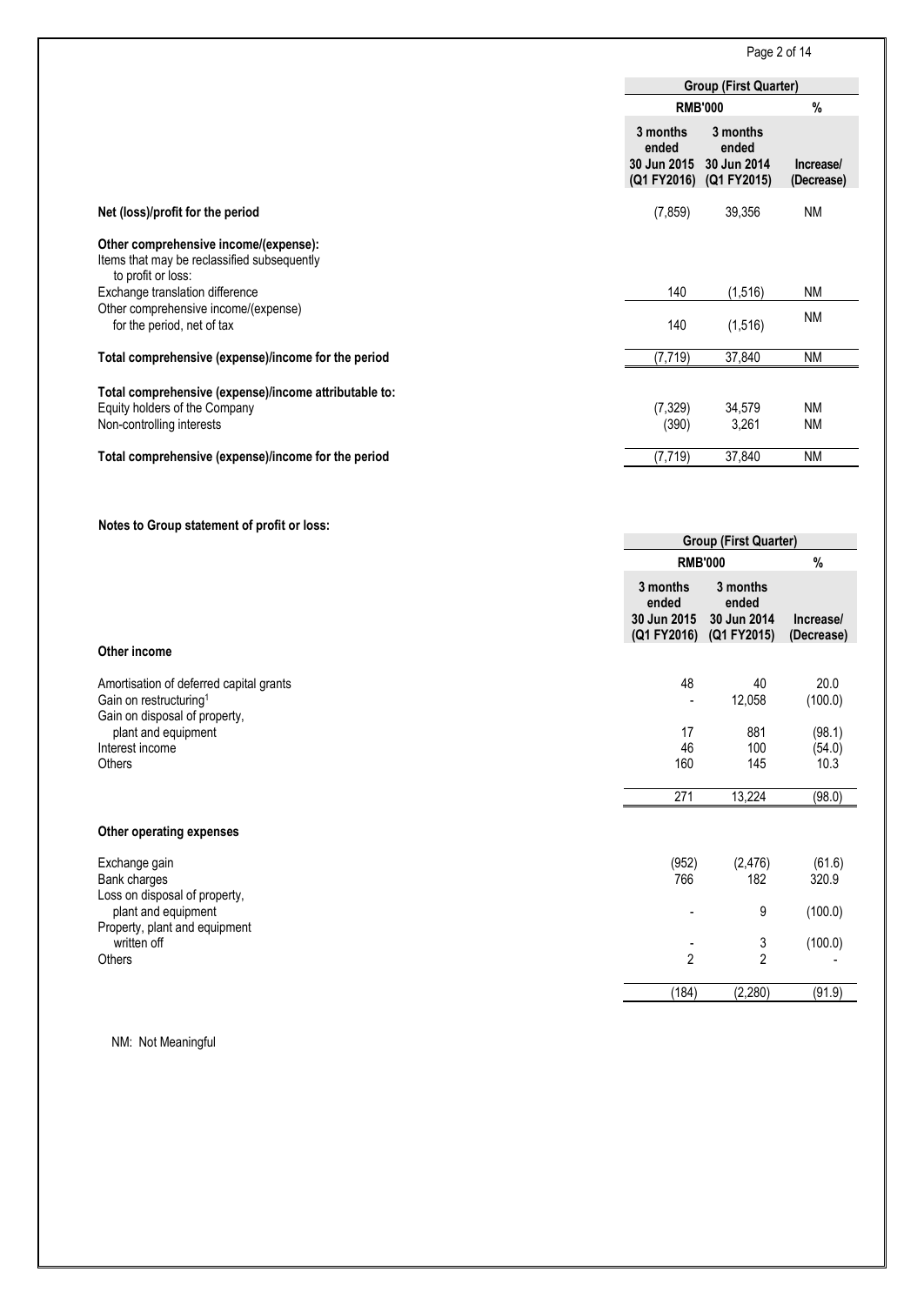# **Notes to other profit or loss items**

The Group (loss)/profit before taxation is arrived at after charging/(crediting):

|                                                                        | <b>Group (First Quarter)</b>                                |                                  |                         |  |
|------------------------------------------------------------------------|-------------------------------------------------------------|----------------------------------|-------------------------|--|
|                                                                        | <b>RMB'000</b>                                              | $\%$                             |                         |  |
|                                                                        | 3 months<br>ended<br>30 Jun 2015<br>(Q1 FY2016) (Q1 FY2015) | 3 months<br>ended<br>30 Jun 2014 | Increase/<br>(Decrease) |  |
| Amortisation of intangible assets                                      | 25                                                          | 25                               |                         |  |
| Depreciation of property, plant and equipment <sup>2</sup>             | 11,910                                                      | 10,806                           | 10.2                    |  |
| Gain on disposal of property,<br>plant and equipment, net <sup>3</sup> | (17)                                                        | (872)                            | (98.1)                  |  |
| Interest expense                                                       | 4,935                                                       | 5,492                            | (10.1)                  |  |
| Operating lease rentals                                                | 2,068                                                       | 2,229                            | (7.2)                   |  |

# NM: Not Meaningful

Note:

1. See Paragraph 8 – Other income.<br>2. Increase mainly due to depreciation 2. Increase mainly due to depreciation of motor vehicles, renovation of office premises and machinery acquired subsequent to Q1 FY2015.

Decrease mainly due to fewer machinery disposed.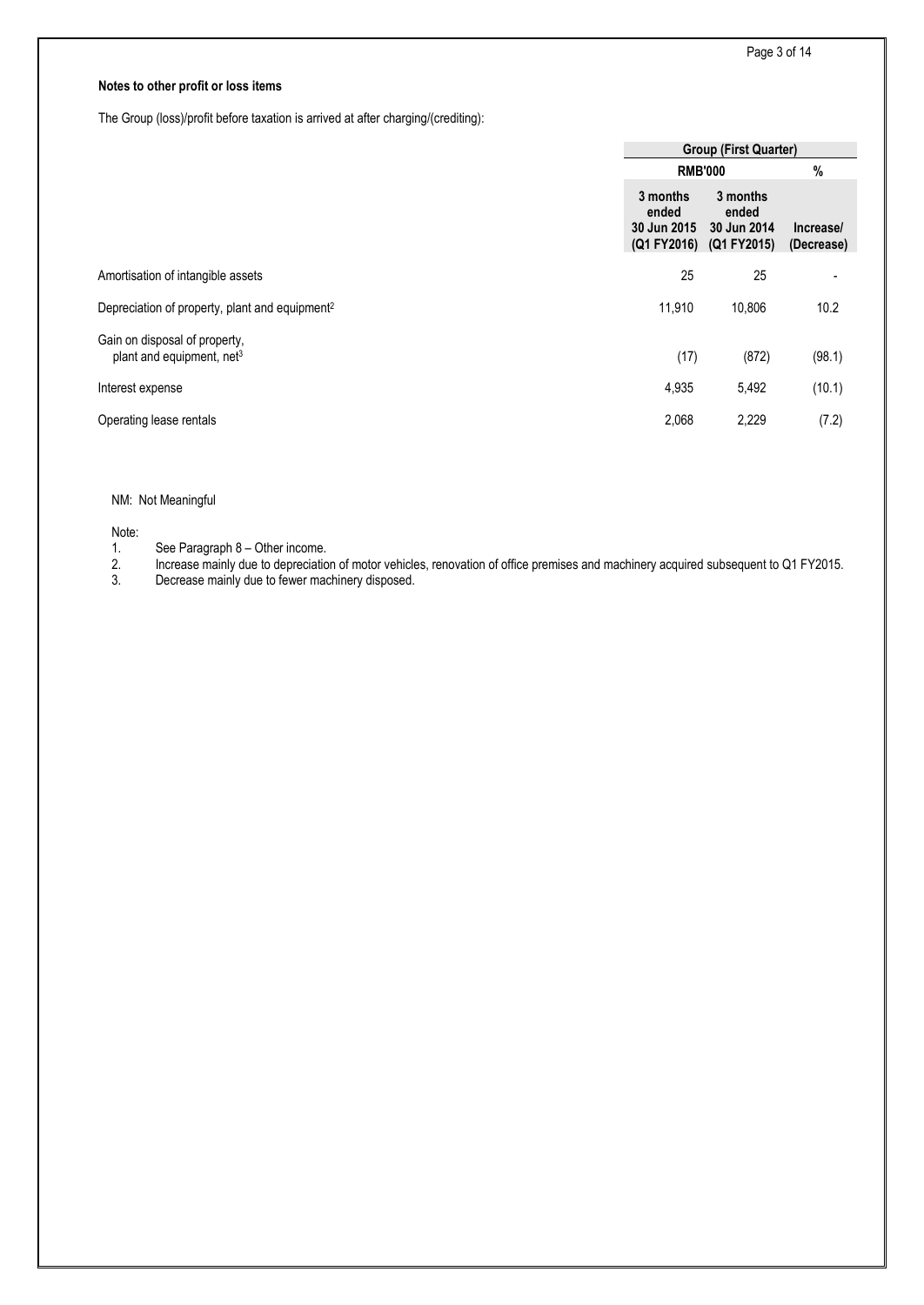# 1(b)(i) A statement of financial position (for the issuer and group), together with a comparative statement as at the end of the immediately preceding financial year.

|                                                          | Group          |                |                | Company        |  |  |
|----------------------------------------------------------|----------------|----------------|----------------|----------------|--|--|
|                                                          | 30 Jun<br>2015 | 31 Mar<br>2015 | 30 Jun<br>2015 | 31 Mar<br>2015 |  |  |
|                                                          | <b>RMB'000</b> | <b>RMB'000</b> | <b>RMB'000</b> | <b>RMB'000</b> |  |  |
| <b>ASSETS</b>                                            |                |                |                |                |  |  |
| Non-current                                              |                |                |                |                |  |  |
| Property, plant and equipment                            | 435,492        | 444,077        |                |                |  |  |
| Intangible assets                                        | 225            | 250            |                |                |  |  |
| Subsidiaries                                             | ÷,             |                | 314,988        | 314,988        |  |  |
| Available-for-sale financial assets                      | 79,467         | 79,467         | 79,467         | 79,467         |  |  |
| Trade and other receivables                              | 876            | 535            |                |                |  |  |
| Deferred costs                                           | 16,835         | 3,790          |                |                |  |  |
| Deferred tax assets                                      | 17,625         | 16,896         |                |                |  |  |
|                                                          | 550,520        | 545,015        | 394,455        | 394,455        |  |  |
| <b>Current</b>                                           |                |                |                |                |  |  |
| Inventories                                              | 269,394        | 263,454        |                |                |  |  |
| Trade and other receivables                              | 370,476        | 393,256        | 91             | 175            |  |  |
| Deferred costs                                           | 14,773         | 8,929          |                |                |  |  |
| Amounts owing by subsidiaries                            |                |                | 40,823         | 33,490         |  |  |
| Amounts owing by related parties                         | 82,420         | 81,285         |                |                |  |  |
| Amount owing by a corporate shareholder of a subsidiary  | 254            | 195            |                |                |  |  |
| Cash and cash equivalents                                | 188,892        | 149,922        | 4,419          | 11,611         |  |  |
|                                                          | 926,209        | 897,041        | 45,333         | 45,276         |  |  |
| <b>TOTAL ASSETS</b>                                      | 1,476,729      | 1,442,056      | 439,788        | 439,731        |  |  |
|                                                          |                |                |                |                |  |  |
| <b>EQUITY</b>                                            |                |                |                |                |  |  |
| <b>Capital and Reserves</b>                              |                |                |                |                |  |  |
| Share capital                                            | 312,484        | 312,484        | 312,484        | 312,484        |  |  |
| Reserves                                                 | 261,206        | 268,535        | 113,212        | 112,749        |  |  |
| Equity attributable to equity holders of the Company     | 573,690        | 581,019        | 425,696        | 425,233        |  |  |
| Non-controlling interests                                | 54,421         | 54,811         |                |                |  |  |
| <b>TOTAL EQUITY</b>                                      | 628,111        | 635,830        | 425,696        | 425,233        |  |  |
|                                                          |                |                |                |                |  |  |
| <b>LIABILITIES</b>                                       |                |                |                |                |  |  |
| Non-current                                              |                |                |                |                |  |  |
| Borrowings                                               | 4,192          | 5,934          |                |                |  |  |
| Deferred income                                          | 24,547         | 5,094          |                |                |  |  |
| Deferred capital grants                                  | 9,194          | 9,242          |                |                |  |  |
| Deferred tax liabilities                                 | 16,944         | 18,278         | 8,730          | 10,016         |  |  |
| Trade and other payables                                 | 23,361         | 23,972         |                |                |  |  |
|                                                          | 78,238         | 62,520         | 8,730          | 10,016         |  |  |
| <b>Current</b>                                           |                |                |                |                |  |  |
| Trade and other payables                                 | 327,201        | 352,475        | 5,282          | 4,402          |  |  |
| Borrowings                                               | 366,866        | 332,920        |                |                |  |  |
| Deferred income                                          | 20,214         | 12,066         |                |                |  |  |
| Deferred capital grants                                  | 194            | 194            |                |                |  |  |
| Amounts owing to/advance payments from related parties   | 27,324         | 19,475         | 80             | 80             |  |  |
| Amounts owing to a corporate shareholder of a subsidiary | 26,089         | 24,910         |                |                |  |  |
| Current tax payable                                      | 2,492          | 1,666          |                |                |  |  |
|                                                          | 770,380        | 743,706        | 5,362          | 4,482          |  |  |
| <b>TOTAL EQUITY AND LIABILITIES</b>                      | 1,476,729      | 1,442,056      | 439,788        | 439,731        |  |  |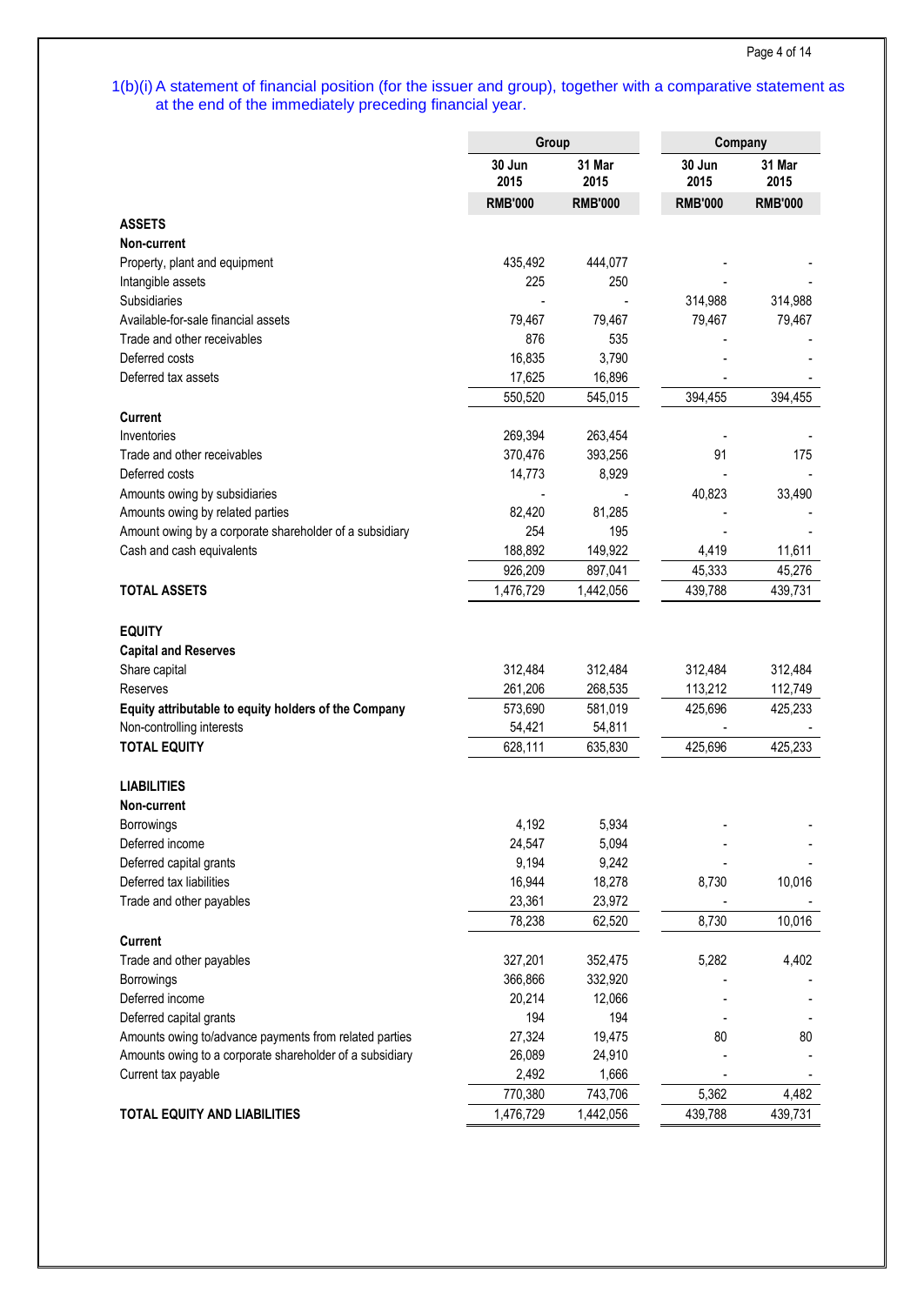# **1(b)(ii) Aggregate amount of group's borrowings and debt securities.**

|                                                    |                        | As at 30 Jun 2015 | As at 31 Mar 2015      |                          |  |
|----------------------------------------------------|------------------------|-------------------|------------------------|--------------------------|--|
|                                                    | Secured <sup>(1)</sup> | Unsecured $(2)$   | Secured <sup>(1)</sup> | Unsecured <sup>(2)</sup> |  |
|                                                    | <b>RMB'000</b>         | <b>RMB'000</b>    | <b>RMB'000</b>         | <b>RMB'000</b>           |  |
|                                                    |                        |                   |                        |                          |  |
| Amount repayable in one year or less, or on demand | 366,866                | 18.355            | 332.920                | 18.355                   |  |
| Amount repayable after one year                    | 4.192                  | -                 | 5.934                  |                          |  |
|                                                    | 371.058                | 18.355            | 338.854                | 18.355                   |  |

# **Details of any collaterals**

|  | Note $(1)$ : | The secured loans include the following: |
|--|--------------|------------------------------------------|
|--|--------------|------------------------------------------|

|          | 30 Jun 2015                      | 31 Mar 2015    |                                                                                                                                                                                                                                                            |
|----------|----------------------------------|----------------|------------------------------------------------------------------------------------------------------------------------------------------------------------------------------------------------------------------------------------------------------------|
|          | <b>RMB'000</b>                   | <b>RMB'000</b> | <b>Description</b>                                                                                                                                                                                                                                         |
|          |                                  |                |                                                                                                                                                                                                                                                            |
|          | <b>Bank borrowings</b>           |                |                                                                                                                                                                                                                                                            |
| a)       | 30,000                           | 30,000         | Granted to Fushun Yongmao Construction Machinery Co., Ltd. ("Fushun Yongmao"), guaranteed<br>by Beijing Yongmao Jiangong Machinery Manufacturing Co., Ltd. ("Beijing Yongmao") and a<br>director of the Company.                                           |
| b)       | 50,000                           | 50,000         | Granted to Fushun Yongmao, guaranteed by Beijing Yongmao.                                                                                                                                                                                                  |
| c)       | 30,000                           | 30,000         | Granted to Fushun Yongmao, guaranteed by the Company.                                                                                                                                                                                                      |
| d)       | 20,000                           | 20,000         | Granted to Fushun Yongmao, guaranteed by Beijing Yongmao and certain directors of the<br>Company.                                                                                                                                                          |
| e)       | 97,409                           | 97,846         | Granted to Fushun Yongmao, guaranteed by the Company and the irrevocable letter of<br>guarantees issued by another bank. The letter of guarantees are guaranteed by Beijing<br>Yongmao and certain directors of the Company and secured by fixed deposits. |
| f)       | 39,462                           |                | Granted to Fushun Yongmao, guaranteed by Beijing Yongmao and certain directors of the<br>Company and secured by fixed deposits.                                                                                                                            |
| g)       | 10,335                           | 11,845         | Granted to Yongmao Machinery Pte. Ltd., guaranteed by the Company.                                                                                                                                                                                         |
|          | 277,206                          | 239,691        |                                                                                                                                                                                                                                                            |
|          | Short-term trade financing       |                |                                                                                                                                                                                                                                                            |
|          | 8,700                            | 8.700          | Granted to Fushun Yongmao, guaranteed by certain directors of the Company.                                                                                                                                                                                 |
| a)<br>b) |                                  | 22,000         | Granted to Fushun Yongmao, guaranteed by certain directors of the Company and secured by<br>certain trade receivables.                                                                                                                                     |
| c)       | 25,000                           |                | Granted to Fushun Yongmao, guaranteed by the Company, Beijing Yongmao and a director of the<br>Company.                                                                                                                                                    |
|          | 33,700                           | 30,700         |                                                                                                                                                                                                                                                            |
|          |                                  |                |                                                                                                                                                                                                                                                            |
|          | <b>Finance lease obligations</b> |                |                                                                                                                                                                                                                                                            |
| a)       | 1,444                            | 1,653          | In respect of motor vehicles and office equipment acquired under finance leases.                                                                                                                                                                           |
| b)       | 58,708                           | 66,810         | In respect of towercranes acquired under finance leases granted to Yongmao Machinery (H.K.)<br>Company Limited.                                                                                                                                            |
|          | 60,152                           | 68,463         |                                                                                                                                                                                                                                                            |
|          | 371,058                          | 338,854        |                                                                                                                                                                                                                                                            |

The above borrowings are for working capital purposes.

**Note (2):** The unsecured loans include the following:

RMB18.4 million (31 March 2015 – RMB18.4 million), which was interest-bearing, was from a corporate shareholder to Beijing Yongmao for the purpose of increasing the working capital of Beijing Yongmao. This is included as part of "Amounts owing to a corporate shareholder of a subsidiary" under current liabilities in the balance sheet.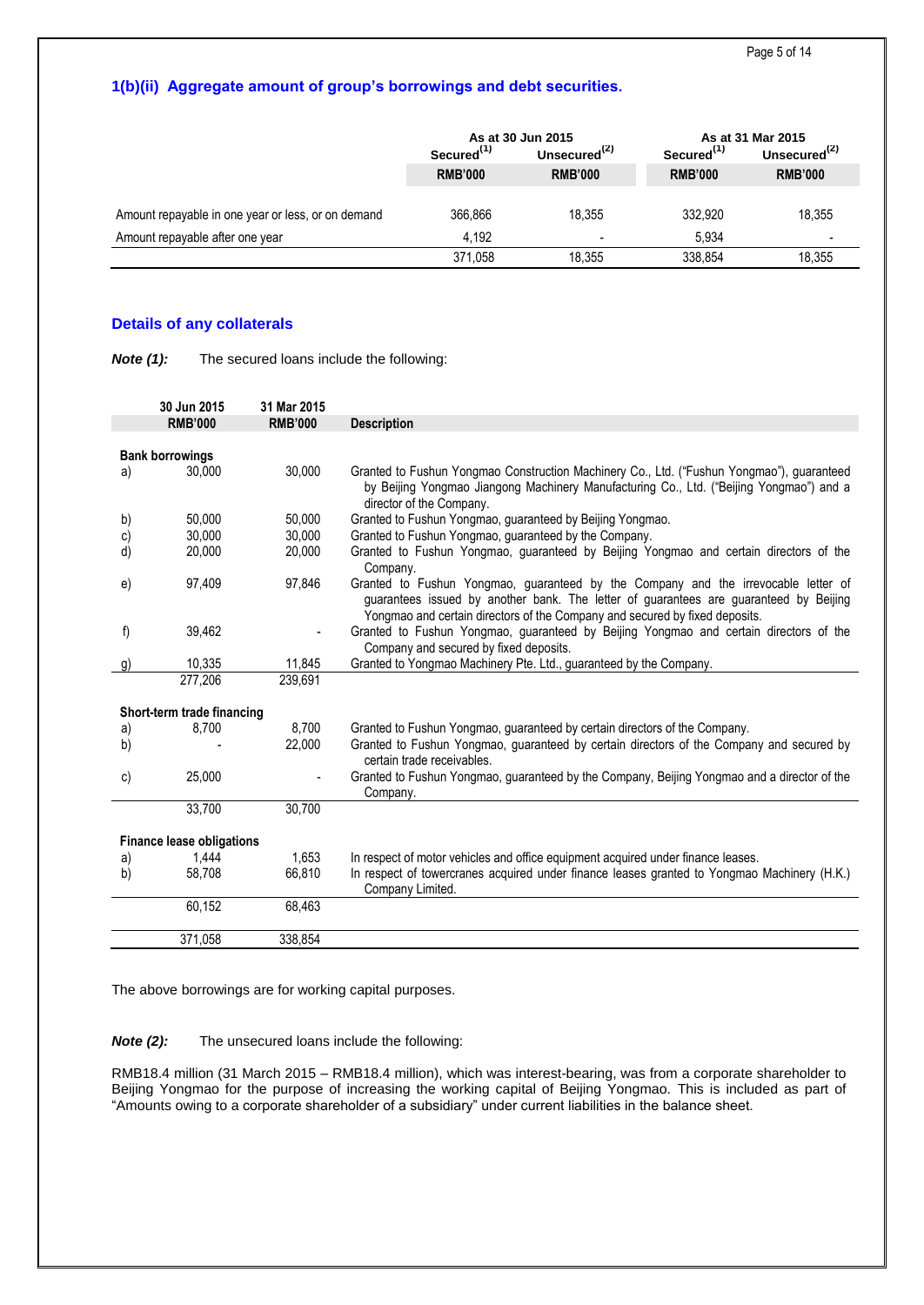## **1(c) A statement of cash flows (for the group), together with a comparative statement for the corresponding period of the immediately preceding financial year.**

|                                                                                                                       | <b>Group (First Quarter)</b>                                             |                                                                   |  |
|-----------------------------------------------------------------------------------------------------------------------|--------------------------------------------------------------------------|-------------------------------------------------------------------|--|
|                                                                                                                       | <b>RMB'000</b><br>3 months<br>ended<br><b>30 Jun 2015</b><br>(Q1 FY2016) | <b>RMB'000</b><br>3 months<br>ended<br>30 Jun 2014<br>(Q1 FY2015) |  |
| Cash flows from operating activities                                                                                  |                                                                          |                                                                   |  |
| (Loss)/profit before taxation                                                                                         | (9, 103)                                                                 | 46,045                                                            |  |
| Adjustments for:<br>Unrealised profits from sale of towercranes and towercrane<br>accessories to associated companies |                                                                          | (14, 452)                                                         |  |
| Amortisation of deferred capital grants                                                                               | (48)                                                                     | (40)                                                              |  |
| Amortisation of intangible assets                                                                                     | 25                                                                       | 25                                                                |  |
| Depreciation of property, plant and equipment                                                                         | 11,910                                                                   | 10,806                                                            |  |
| Gain on disposal of property, plant and equipment                                                                     | (17)                                                                     | (872)                                                             |  |
| Gain on restructuring                                                                                                 |                                                                          | (12,058)                                                          |  |
| Property, plant and equipment written off                                                                             |                                                                          | 3                                                                 |  |
| Interest expense                                                                                                      | 4,935                                                                    | 5,492                                                             |  |
| Interest income                                                                                                       | (46)                                                                     | (100)                                                             |  |
| Exchange translation difference                                                                                       | (266)                                                                    | 366                                                               |  |
| Operating profit before working capital changes                                                                       | 7,390                                                                    | 35,215                                                            |  |
| Increase in inventories <sup>1</sup>                                                                                  | (6, 811)                                                                 | (32, 131)                                                         |  |
| (Increase)/decrease in deferred costs                                                                                 | (18, 889)                                                                | 6,515                                                             |  |
| Decrease in operating receivables                                                                                     | 22,387                                                                   | 59,163                                                            |  |
| Decrease in operating payables                                                                                        | (17, 579)                                                                | (256)                                                             |  |
| Decrease/(increase) in deferred income                                                                                | 27,601                                                                   | (9,022)                                                           |  |
| Cash generated from operations                                                                                        | 14,099                                                                   | 59,484                                                            |  |
| Interest paid                                                                                                         | (4, 471)                                                                 | (4,953)                                                           |  |
| Tax paid                                                                                                              | (148)                                                                    | (4, 294)                                                          |  |
| Net cash generated from operating activities                                                                          | 9,480                                                                    | 50,237                                                            |  |
| Cash flows from investing activities                                                                                  |                                                                          |                                                                   |  |
| Acquisition of property, plant and equipment                                                                          | (3, 196)                                                                 | (12, 421)                                                         |  |
| Proceeds from disposal of property, plant and equipment                                                               | 85                                                                       | 1,434                                                             |  |
| Proceeds from government grants                                                                                       |                                                                          | 3,141                                                             |  |
| Interest received                                                                                                     | 46                                                                       | 100                                                               |  |
| Net cash used in investing activities                                                                                 | (3,065)                                                                  | (7,746)                                                           |  |
| Cash flows from financing activities                                                                                  |                                                                          |                                                                   |  |
| Proceeds from borrowings                                                                                              | 124,461                                                                  | 120,884                                                           |  |
| Repayment of borrowings                                                                                               | (83, 735)                                                                | (224, 369)                                                        |  |
| Repayment of finance lease liabilities                                                                                | (8, 362)                                                                 | (3,532)                                                           |  |
| Restricted bank balances                                                                                              | (4, 511)                                                                 | 12,728                                                            |  |
| Net cash generated from/(used in) financing activities                                                                | 27,853                                                                   | (94, 289)                                                         |  |
| Net increase/(decrease) in cash and cash equivalents                                                                  | 34,268                                                                   | (51, 798)                                                         |  |
| Cash and cash equivalents at beginning of period                                                                      | 58,383                                                                   | 138,253                                                           |  |
| Exchange adjustments                                                                                                  | 191                                                                      | 93                                                                |  |
| Cash and cash equivalents at end of period                                                                            | 92,842                                                                   | 86,548                                                            |  |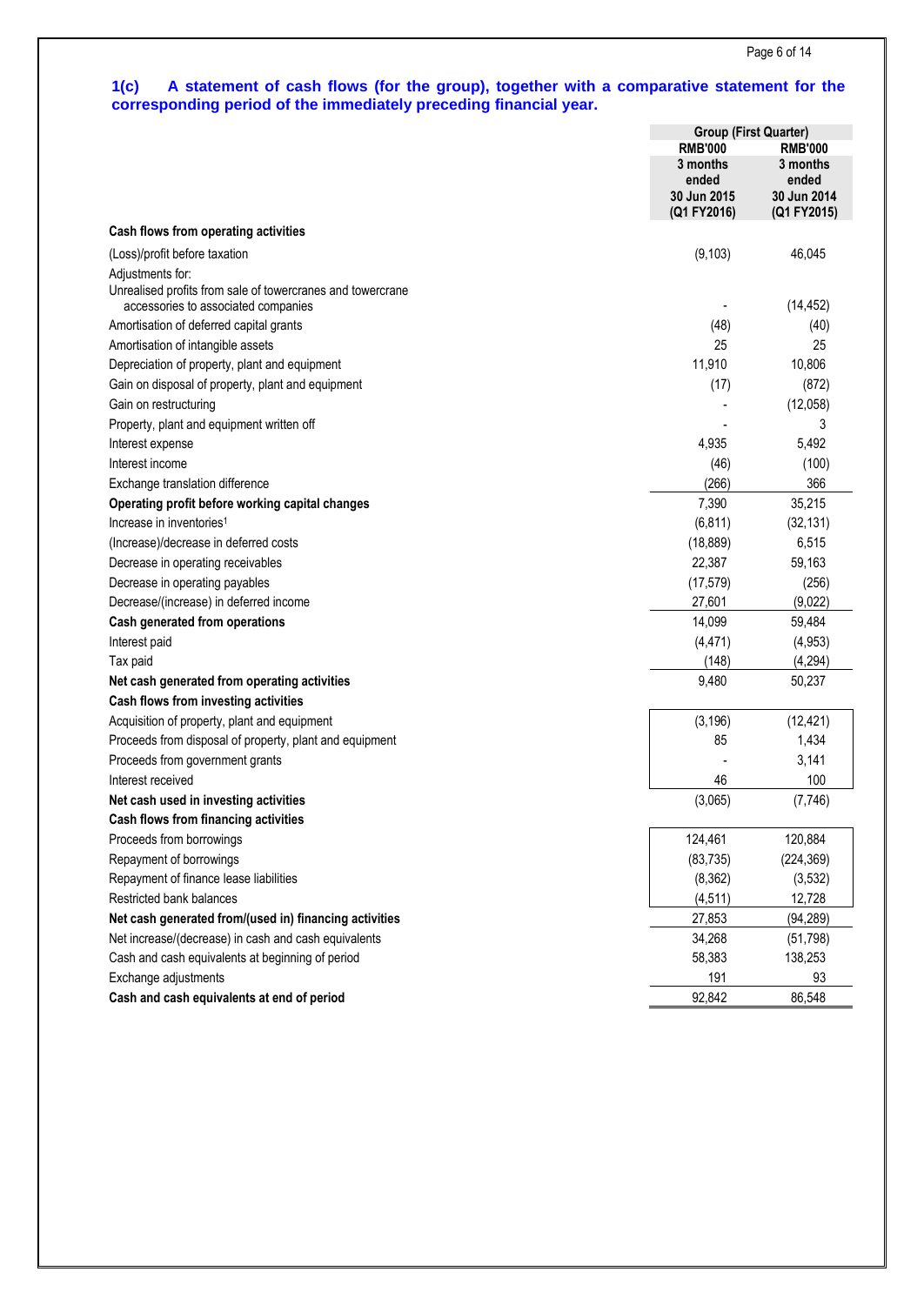#### Note:

1. Included in increase in inventories for Q1 FY2016 were towercranes and towercrane components and accessories that were self-constructed amounting to RMB4.1 million (Q1 FY2015 – RMB5.0 million), which were held for rental purposes and have been presented under operating activities in accordance with FRS 7.

|                                       | Group          |                |
|---------------------------------------|----------------|----------------|
|                                       | <b>RMB'000</b> | <b>RMB'000</b> |
|                                       | 30 Jun 2015    | 30 Jun 2014    |
| Analysis of cash and cash equivalents |                |                |
| Cash on hand                          | 178            | 118            |
| Bank balances                         | 188,714        | 166,572        |
|                                       | 188,892        | 166,690        |
| Restricted bank balances              | (96,050)       | (80, 142)      |
|                                       | 92,842         | 86,548         |

## **1(d)(i) A statement (for the issuer and group) showing either (i) all changes in equity or (ii) changes in equity other than those arising from capitalisation issues and distributions to shareholders, together with a comparative statement for the corresponding period of the immediately preceding financial year.**

| Group                                                     | <b>Share</b><br>capital<br><b>RMB'000</b> | Merger<br>reserve<br><b>RMB'000</b> | <b>Statutory</b><br>common<br>reserve<br><b>RMB'000</b> | Fair value<br>reserve<br><b>RMB'000</b> | <b>Retained</b><br>profits<br><b>RMB'000</b> | Exchange<br>fluctuation<br>reserve<br><b>RMB'000</b> | Total<br>attributable to<br>equity holders of<br>the Company<br><b>RMB'000</b> | Non-<br>controlling<br>interests<br><b>RMB'000</b> | Total<br>equity<br><b>RMB'000</b> |
|-----------------------------------------------------------|-------------------------------------------|-------------------------------------|---------------------------------------------------------|-----------------------------------------|----------------------------------------------|------------------------------------------------------|--------------------------------------------------------------------------------|----------------------------------------------------|-----------------------------------|
| Current year:                                             |                                           |                                     |                                                         |                                         |                                              |                                                      |                                                                                |                                                    |                                   |
| <b>Balance as at</b><br>1 Apr 2015                        | 312,484                                   | (26, 769)                           | 58,332                                                  | 792                                     | 236,140                                      | 40                                                   | 581,019                                                                        | 54,811                                             | 635,830                           |
| Total comprehensive<br>(expense)/income for<br>the period | $\overline{\phantom{0}}$                  |                                     | $\overline{\phantom{a}}$                                | $\sim$                                  | (7, 444)                                     | 115                                                  | (7, 329)                                                                       | (390)                                              | (7, 719)                          |
| Transfer to statutory<br>common reserve                   | $\overline{\phantom{a}}$                  | $\overline{\phantom{a}}$            | (506)                                                   | $\overline{\phantom{a}}$                | 506                                          | ٠                                                    | $\overline{\phantom{a}}$                                                       |                                                    |                                   |
| <b>Balance as at</b><br>30 Jun 2015                       | 312,484                                   | (26, 769)                           | 57,826                                                  | 792                                     | 229,202                                      | 155                                                  | 573,690                                                                        | 54,421                                             | 628,111                           |

| Group                                                     | <b>Share</b><br>capital<br><b>RMB'000</b> | Merger<br>reserve<br><b>RMB'000</b> | <b>Statutory</b><br>common<br>reserve<br><b>RMB'000</b> | <b>Fair value</b><br>reserve<br><b>RMB'000</b> | Retained<br>profits<br><b>RMB'000</b> | Exchange<br>fluctuation<br>reserve<br><b>RMB'000</b> | Total<br>attributable to<br>equity holders of<br>the Company<br><b>RMB'000</b> | Non-<br>controlling<br>interests<br><b>RMB'000</b> | Total<br>equity<br><b>RMB'000</b> |
|-----------------------------------------------------------|-------------------------------------------|-------------------------------------|---------------------------------------------------------|------------------------------------------------|---------------------------------------|------------------------------------------------------|--------------------------------------------------------------------------------|----------------------------------------------------|-----------------------------------|
| Current year:                                             |                                           |                                     |                                                         |                                                |                                       |                                                      |                                                                                |                                                    |                                   |
| <b>Balance as at</b><br>1 Apr 2014                        | 312,484                                   | (26, 769)                           | 55,428                                                  | ۰.                                             | 187,211                               | 2,194                                                | 530,548                                                                        | 39,801                                             | 570,349                           |
| Total comprehensive<br>income/(expense) for<br>the period | $\overline{\phantom{a}}$                  | $\blacksquare$                      | $\overline{\phantom{a}}$                                | $\overline{\phantom{a}}$                       | 36,153                                | (1,574)                                              | 34,579                                                                         | 3,261                                              | 37,840                            |
| Transfer to statutory<br>common reserve                   | $\overline{\phantom{a}}$                  | $\overline{\phantom{a}}$            | 2,115                                                   | $\overline{\phantom{a}}$                       | (2, 115)                              | $\overline{a}$                                       | $\blacksquare$                                                                 |                                                    |                                   |
| <b>Balance as at</b><br>30 Jun 2014                       | 312,484                                   | (26, 769)                           | 57,543                                                  |                                                | 221,249                               | 620                                                  | 565,127                                                                        | 43,062                                             | 608,189                           |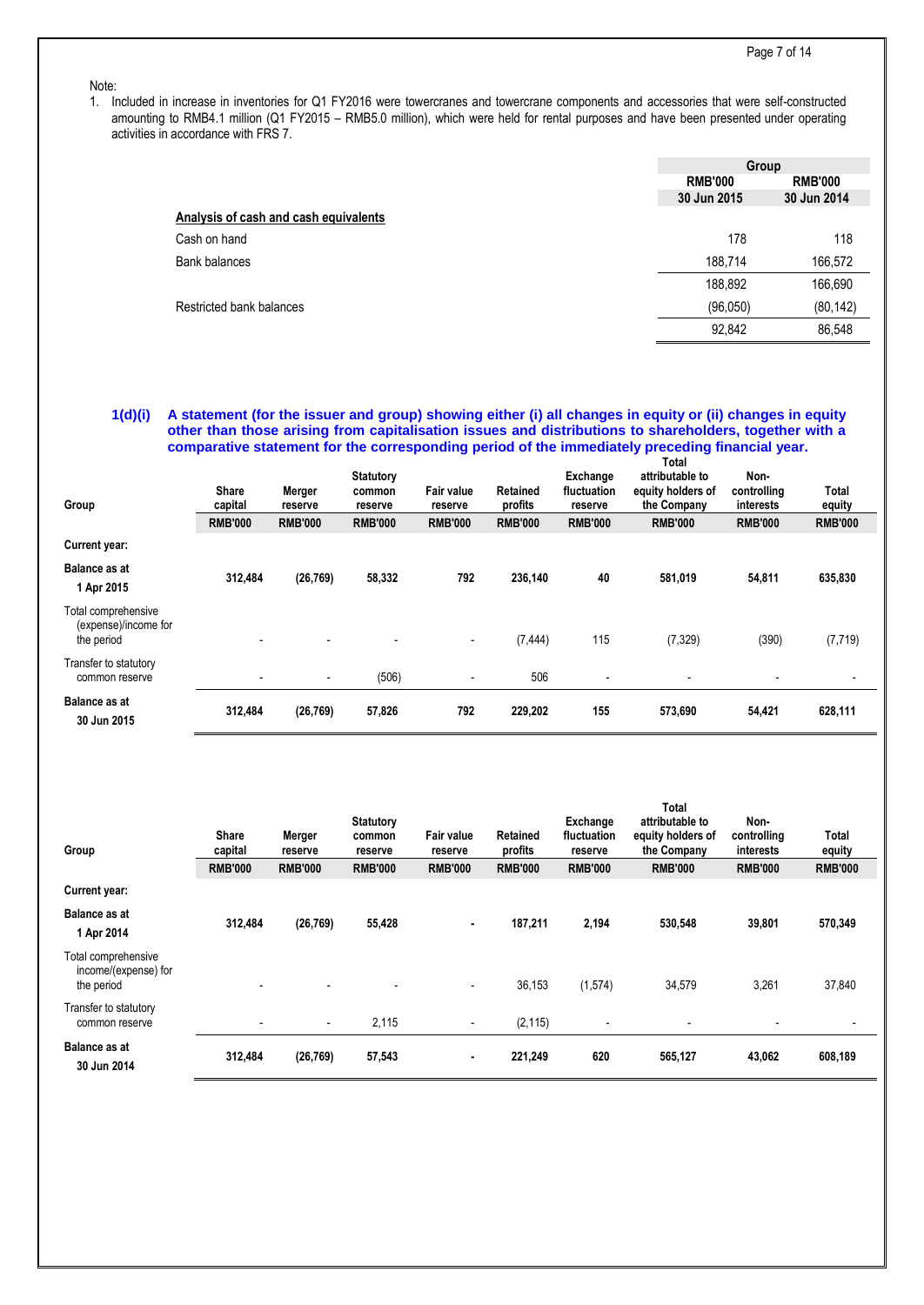| Company                                   | <b>Share</b><br>capital | <b>Fair value</b><br>reserve | Retained<br>profits | <b>Total equity</b> |
|-------------------------------------------|-------------------------|------------------------------|---------------------|---------------------|
|                                           | <b>RMB'000</b>          | <b>RMB'000</b>               | <b>RMB'000</b>      | <b>RMB'000</b>      |
| Current year:                             |                         |                              |                     |                     |
| Balance as at 1 Apr 2015                  | 312,484                 | 792                          | 111,957             | 425,233             |
| Total comprehensive income for the period |                         | $\overline{\phantom{a}}$     | 463                 | 463                 |
| Balance as at 30 Jun 2015                 | 312,484                 | 792                          | 112,420             | 425,696             |
| Company                                   | <b>Share</b><br>capital | <b>Fair value</b><br>reserve | Retained<br>profits | <b>Total equity</b> |
|                                           | <b>RMB'000</b>          | <b>RMB'000</b>               | <b>RMB'000</b>      | <b>RMB'000</b>      |
| Previous year:                            |                         |                              |                     |                     |
| Balance as at 1 Apr 2014                  | 312,484                 | ٠                            | 97,406              | 409,890             |
| Total comprehensive income for the period |                         | $\overline{\phantom{a}}$     | 8,981               | 8,981               |
| Balance as at 30 Jun 2014                 | 312,484                 | ٠                            | 106,387             | 418,871             |

#### **1(d)(ii) Details of any changes in the company's share capital arising from rights issue, bonus issue, share buy-backs, exercise of share options or warrants, conversion of other issues of equity securities, issue of shares for cash or as consideration for acquisition or for any other purpose since the end of the previous period reported on. State also the number of shares that may be issued on conversion of all the outstanding convertibles, as well as the number of shares held as treasury shares, if any, against the total number of issued shares excluding treasury shares of the issuer, as at the end of the current financial period reported on and as at the end of the corresponding period of the immediately preceding financial year.**

There was no change in the Company's share capital arising from rights issue, bonus issue, share buy-backs, exercise of share options or warrants, conversion of other issues of equity securities, issue of shares for cash or as consideration for acquisition or for any other purpose in Q1 FY2016 or Q1 FY2015.

The total number of shares issued by the Company is  $443,750,000$  as at 30 June 2015 (30 June 2014 – 443,750,000).

There was no outstanding convertible or treasury share as at 30 June 2015 (30 June 2014 – Nil).

## **1(d)(iii) To show the total number of issued shares excluding treasury shares as at the end of the end of the current financial period and as at the end of the immediately preceding year.**

|                                          | 30 June 2015 | 31 March 2015 |
|------------------------------------------|--------------|---------------|
| Total number of issued shares (excluding | 443.750.000  | 443.750.000   |
| treasury shares)                         |              |               |

## **1(d)(iv) A statement showing all sales, transfers, disposal, cancellation and/or use of treasury shares as at the end of the current financial period reported on.**

There was no sale, transfer, disposal, cancellation and/or use of treasury shares as at 30 June 2015 (30 June  $2014 -$  Nil).

#### **2. Whether the figures have been audited or reviewed and in accordance with which auditing standard or practice.**

The figures have not been audited or reviewed by the auditors.

#### **3. Where the figures have been audited or reviewed, the auditors' report (including any qualifications or emphasis of a matter).**

Not applicable.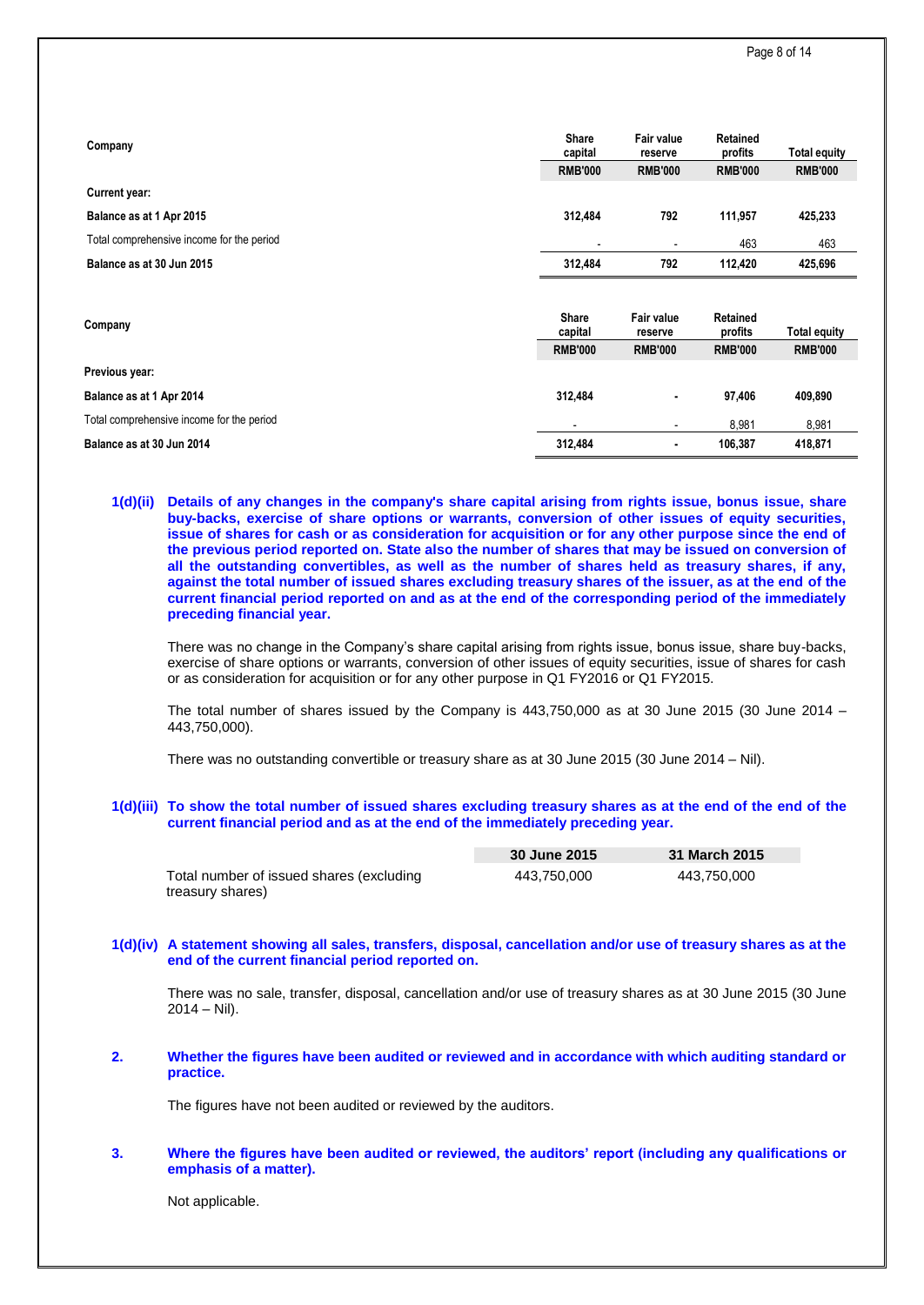#### **4. Whether the same accounting policies and methods of computation as in the issuer's most recently audited annual financial statements have been applied.**

The Group has adopted the same accounting policies and method of computation as the audited financial statements for the financial year ended 31 March 2015 except that the Group has adopted all the new and revised FRS and INT FRS that are relevant to its operations and effective for annual periods beginning on 1 April 2015.

The adoption of these new or revised FRS and INT FRS did not result in substantial changes to the Group's accounting policies nor any significant impact on these financial statements.

Some direct service cost of RMB5.0 million incurred in Q1 FY2015 recognised under "distribution costs" previously has been reclassified to "cost of sales" in the Group statement of profit or loss to conform with the Q1 FY2016 presentation.

| <b>RMB'000</b>                                  |
|-------------------------------------------------|
| 3 months<br>ended<br>30 Jun 2014<br>(Q1 FY2015) |
|                                                 |

## **5. If there are any changes in the accounting policies and methods of computation, including any required by an accounting standard, what has changed, as well as the reasons for, and the effect of, the change.**

Please refer to Paragraph 4 above.

**6. Earnings per ordinary share of the group for the current financial period reported on and the corresponding period of the immediately preceding financial year, after deducting any provision for preference dividends.**

|                                                                                                          | <b>Group (First Quarter)</b><br><b>RMB'000</b>  |                                                 |
|----------------------------------------------------------------------------------------------------------|-------------------------------------------------|-------------------------------------------------|
|                                                                                                          |                                                 |                                                 |
|                                                                                                          | 3 months<br>ended<br>30 Jun 2015<br>(Q1 FY2016) | 3 months<br>ended<br>30 Jun 2014<br>(Q1 FY2015) |
| (Loss)/earnings of the Group, after deducting<br>any provision for preference dividends (in<br>RMB'000): | (7, 444)                                        | 36,153                                          |
| Weighted average no. of shares used in<br>computation of basic earning per shares                        | 443.750.000                                     | 443.750.000                                     |
| (Loss)/earnings per share (in cents RMB)                                                                 |                                                 |                                                 |
| (a) Based on weighted average number of<br>ordinary shares on issue                                      | (1.68)                                          | 8.15                                            |
| (b) On a fully diluted basis                                                                             | (1.68)                                          | 8.15                                            |

# **7. Net asset value (for the issuer and group) per ordinary share based on the total number of issued shares excluding treasury shares of the issuer at the end of the:**

**(a) current financial period reported on; and (b) immediately preceding financial year.**

**Group Company 30 Jun 2015 31 Mar 2015 30 Jun 2015 31 Mar 2015** Net asset value per ordinary share (RMB cents) 129.28 130.93 95.93 95.83

Net asset value per share for the Group and the Company for 30 June 2015 and 31 March 2015 has been computed based on shareholders' equity as at the respective dates and the number of shares of 443,750,000 ordinary shares.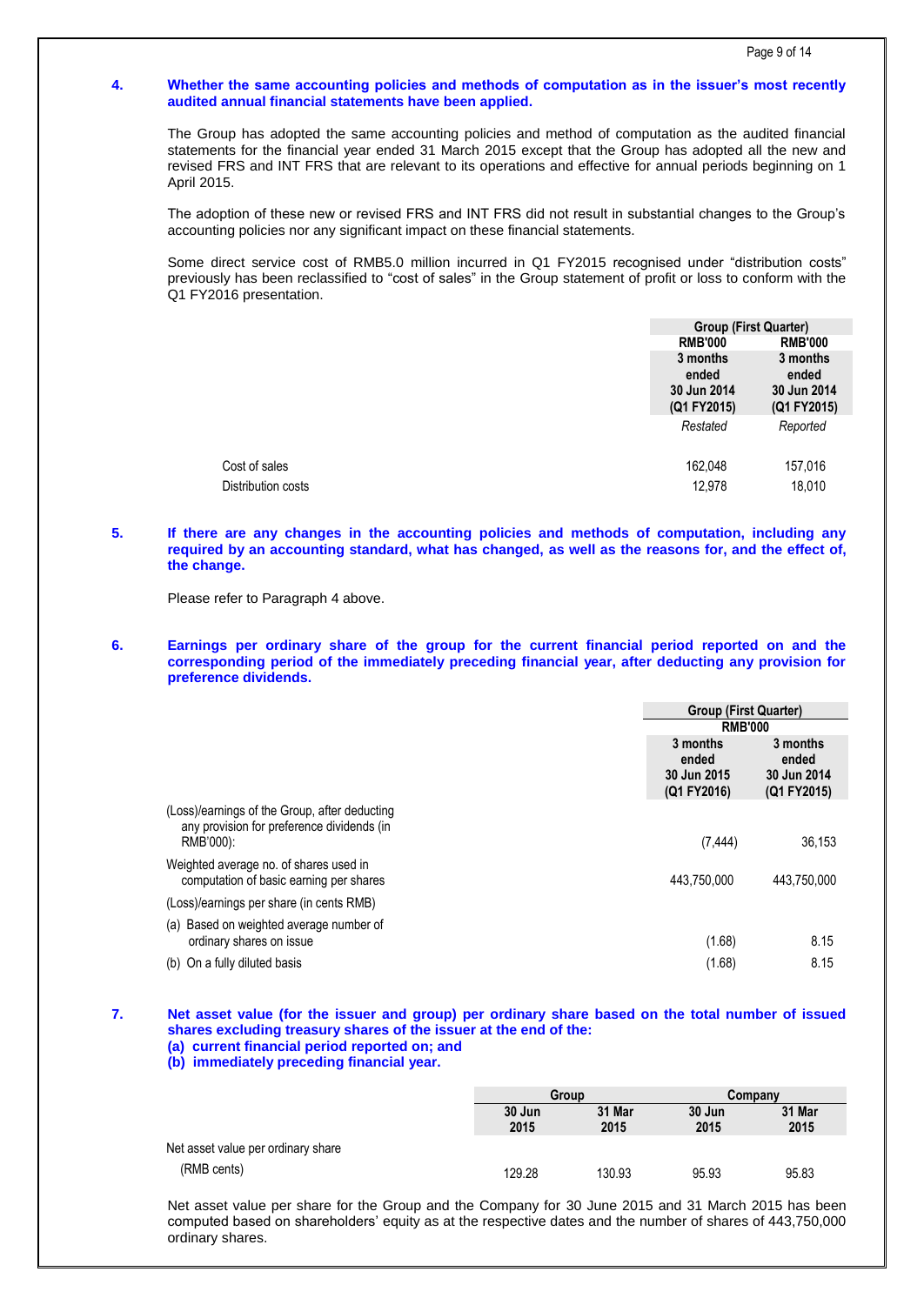- **8. A review of the performance of the group, to the extent necessary for a reasonable understanding of the group's business. It must include a discussion of the following:**
	- **(a) any significant factors that affected the turnover, costs, and earnings of the group for the current financial period reported on, including (where applicable) seasonal or cyclical factors; and**
	- **(b) any material factors that affected the cash flow, working capital, assets or liabilities of the group during the current financial period reported on.**

### **REVIEW OF INCOME STATEMENT OF THE GROUP**

## **First Quarter FY2016 ("Q1 FY2016") vs First Quarter FY2015 ("Q1 FY2015")**

#### **Revenue**

Group revenue decreased 62.9% to RMB85.1 million in Q1 FY2016 as compared to RMB229.5 million in Q1 FY2015 mainly due to decrease in the PRC sales by 99.6% as a result of weaker domestic demand arising from sluggish PRC market conditions contributed in part by the on-going property slump and general slowdown in investment growth. The decline in PRC sales was also partly due to deferred sales of RMB31.2 million in Q1 FY2016 which will only be recognised over three to four years (see Note on deferred income under "Current Liabilities"). Asia (outside the PRC) sales also decreased by 19.6% as the rental revenue contribution from Macau operations was lower following the completion of various casino projects.

Following the decline in the PRC sales, Asia (outside the PRC) formed the bulk of the sales at 57.7% in Q1 FY2016 as compared to 26.6% in Q1 FY2015.

#### **Gross profit and gross profit margin**

Gross profit decreased 65.8% to RMB23.1 million in Q1 FY2016 from RMB67.5 million in Q1 FY2015. The decrease was due to lower revenue and average gross profit margin in Q1 FY2016. Furthermore, the decrease in gross profit was due to the accounting recognition of unrealised profits of RMB14.5 million in Q1 FY2015 from previous sale of towecranes and towercrane accessories to associated companies realised upon the disposal of the associated companies in accordance with FRS 28 – Investment in Associates and Joint Ventures (see also Paragraph 8 – Other income below).

Average gross profit margin decreased to 27.1% in Q1 FY2016 from 29.4% in Q1 FY2015. The decrease was attributable to lower rental income which generate higher gross profit margin and lower sales of the higher margin Luffing series towercranes.

### **Other income**

Other income decreased to RMB0.3 million in Q1 FY2016 as compared to RMB13.2 million in Q1 FY2015. The decrease was mainly due to one-time gain on restructuring which was recognised in Q1 FY2015 upon the completion of the Restructuring with Tat Hong Holdings Ltd per our announcement dated 30 April 2014. The decrease was also due to lower gain on disposal of property, plant and equipment in Q1 FY2016.

#### **Operating expenses**

Total operating expenses decreased 6.4% to RMB32.5 million in Q1 FY2016 as compared to RMB34.7 million in Q1 FY2015.

Distribution costs decreased 23.8% to RMB9.9 million in Q1 FY2016 as compared to RMB13.0 million in Q1 FY2015 mainly due to lower freight and transportation charges as a result of lower sales.

Administrative expenses decreased 3.5% to RMB17.8 million in Q1 FY2016 as compared to RMB18.5 million in Q1 FY2015 mainly due to lower employee benefits cost due to lower bonus accruals and lower transportation and travelling expenses and professional fee. This decrease was partly offset by higher depreciation expenses during the financial period.

Other operating expenses decreased 91.9% to a credit balance of RMB0.2 million in Q1 FY2016 as compared to a credit balance of RMB2.3 million in Q1 FY2015. This was mainly due to lower exchange gain, partly offset by higher bank charges.

The lower exchange gain arose mainly from:

- a) the exchange gain from the strengthening of Chinese Yuan ("RMB") against Singapore dollars ("SGD") due to net SGD liabilities in the PRC books; partly offset by
- b) the exchange loss from the weakening of SGD against RMB due to net RMB liabilities in the Singapore subsidiary's books.

Finance costs decreased 10.1% to RMB4.9 million in Q1 FY2016 as compared to RMB5.5 million in Q1 FY2015 mainly due to lower average borrowings.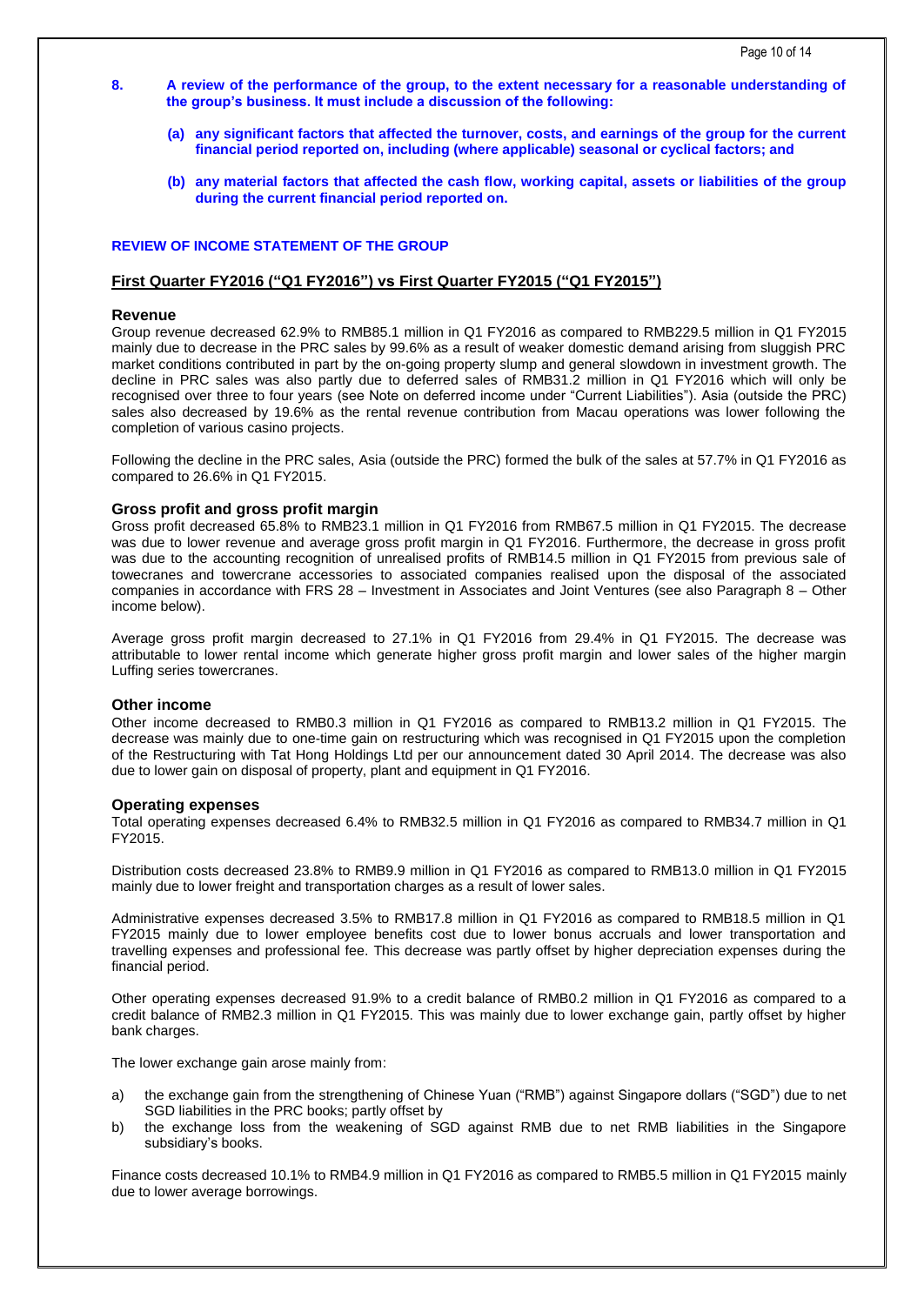### **Taxation**

The credit balance in income tax expense of RMB1.2 million was in line with the net loss for the financial period.

### **(Loss)/profit before taxation and Net (loss)/profit attributable to equity holders of the Company**

The Group recorded a loss before taxation of RMB9.1 million in Q1 FY2016 as compared to profit before taxation of RMB46.0 million in Q1 FY2015 was mainly due to lower revenue, gross profit and other income, partly offset by lower operating expenses.

The net loss attributable to equity holders of the Company of RMB7.4 million in Q1 FY2016 as compared to net profit attributable to equity holders of the Company of RMB36.2 million in Q1 FY2015 was mainly due to loss before taxation partly offset by a credit balance in income tax expense.

## **REVIEW OF FINANCIAL POSITION OF THE GROUP**

#### **Non-current Assets**

Non-current assets increased by RMB5.5 million to RMB550.5 million as at 30 June 2015 mainly due to higher deferred costs, partly offset by lower property, plant and equipment due to depreciation expenses charged for the financial period.

Deferred costs related to the corresponding non-current portion cost of sales relating to revenue deferred (See Note on deferred income below).

Deferred tax assets arose mainly from deferred income, provisions and elimination of unrealised profits in intragroup sales.

#### **Current Assets**

Current assets increased by RMB29.2 million to RMB926.2 million as at 30 June 2015 mainly due to higher cash and cash equivalents (see Note on Review on Cash Flow Statement below), inventory and deferred costs, partly offset by lower trade and other receivables.

Inventories increased slightly by RMB5.9 million for delivery due in second quarter FY2016.

Deferred costs related to the corresponding current portion cost of sales relating to revenue deferred (See Note on deferred income below).

Trade and other receivables decreased by RMB22.8 million mainly due to decrease in trade receivables in line with lower sales and receipts from financial institution in line with higher deferred sales during the financial period.

#### **Non-current Liabilities**

Non-current liabilities increased by RMB15.7 million to RMB78.2 million as at 30 June 2015 mainly due to higher deferred income (See Note on deferred income below).

#### **Current Liabilities**

Current liabilities increased by RMB26.7 million to RMB770.4 million as at 30 June 2015 mainly due to higher borrowings, deferred income and amount owing to related parties. These were partly offset by lower trade and other payables.

Deferred income included RMB44.8 million of revenue deferred due to uncertainty in the timing of the consideration for the delivery of goods made to the customer. Owing to the uncertainty, the amount of the unpaid sum owed by the customer to the financial institution is deferred and recognised as revenue when the uncertainty is removed. The deferred costs, as mentioned under non-current and current assets above, related to the amount carried in the statement of financial position to the extent that revenue has been deferred. The increase in deferred income, from RMB17.2 million as at 31 March 2015, was mainly due to the increase in such deferred sales partly offset by repayment by customers to financial institutions.

Amount owing to related parties increased by RMB7.8 million to RMB27.3 million as at 30 June 2015 mainly due to advance payment received from related parties.

Trade and other payables decreased by RMB25.3 million mainly due to lower trade and bills payables in line with lower purchases. Freight and transportation charges payables also reduced in line with lower sales.

#### **Total Equity**

As at 30 June 2015, the Group's total equity amounted to RMB628.1 million. The decrease was mainly due to net loss of RMB7.9 million for Q1 FY2016.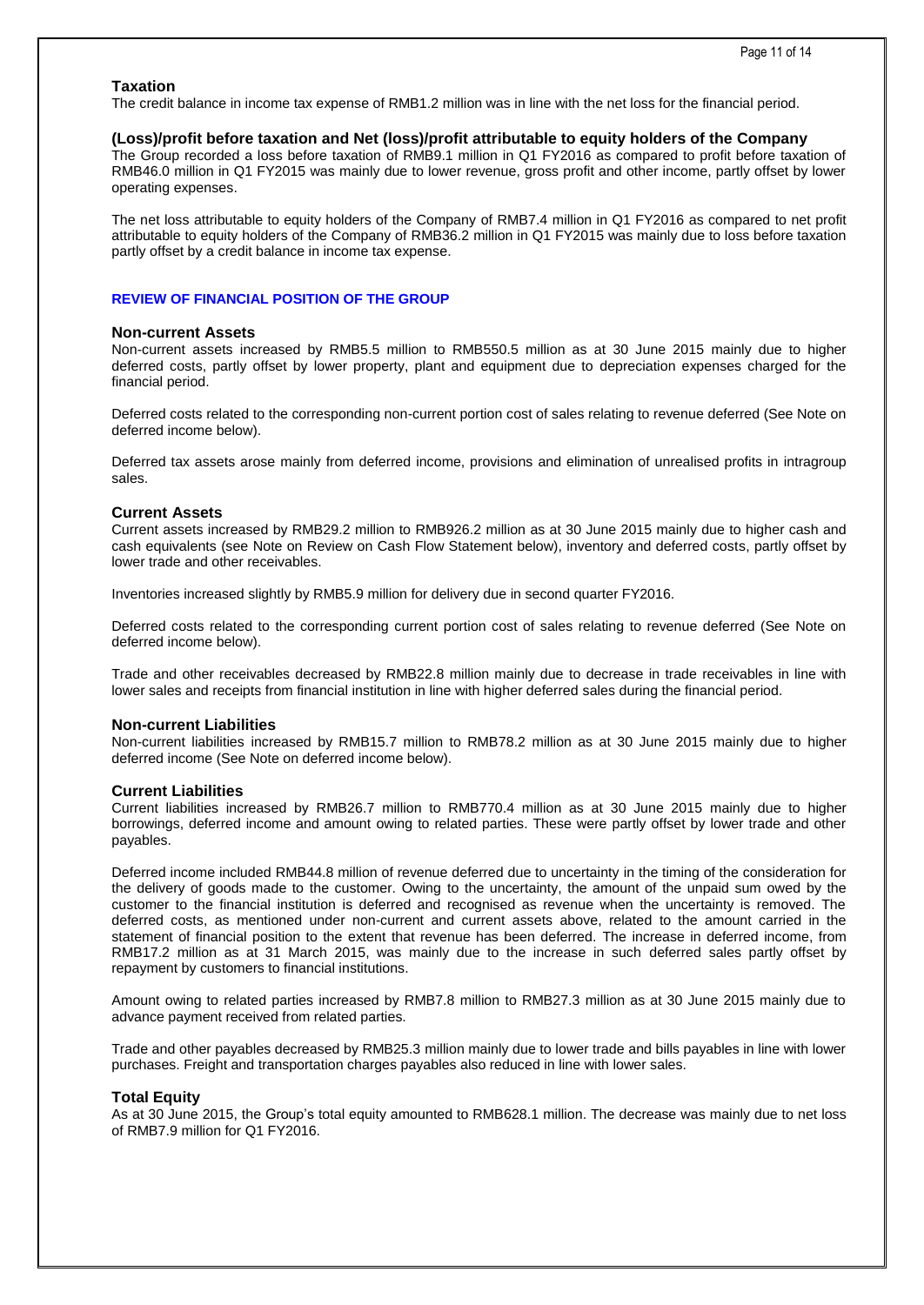## **REVIEW OF CASHFLOW STATEMENT**

# **Q1 FY2016 vs Q1 FY2015**

The Group reported a net increase in cash and cash equivalents amounting to RMB34.3 million in Q1 FY2016 mainly due to:

- a) Net cash generated from operating activities in Q1 FY2016 of RMB9.5 million mainly from operating profit before working capital changes, decrease in operating receivables in line with lower sales and increase in deferred income, partly offset by decrease in operating payables as result of lower purchases;
- b) Net cash used in investing activities of RMB3.1 million mainly from purchases of machinery and payment for land use rights in the PRC, Fushun City; and
- c) Net cash generated from financing activities of RMB27.9 million mainly from net bank borrowings obtained. This was partly offset by repayment to finance lease creditors and higher restricted bank balance.
- **9. Where a forecast, or a prospect statement, has been previously disclosed to shareholders, any variance between it and the actual results.**

The Group's results were in line with the profit guidance announcement released to SGX-ST on 22 July 2015.

#### **10. A commentary at the date of the announcement of the significant trends and competitive conditions of the industry in which the group operates and any known factors or events that may affect the group in the next reporting period and the next 12 months.**

The PRC economy slowed to a GDP growth of 7.0 percent in the first half of calendar year 2015 contributed in part by the on-going property slump and general slowdown in investment growth.

With China rebalancing its economy from an investment-driven growth to a consumption-based growth, the investment slowdown has affected key pillars of the economy such as the property and construction market. This has impacted the domestic demand for construction equipment including towercranes in the PRC.

Demand for towercranes in other overseas markets is mixed with markets such as Taiwan and Australia likely to see increase in construction activities whereas Europe, Singapore and Macau markets remain challenging.

In light of the present weaker China economy and less than favorable global market conditions, the Group views that the overall business environment for the coming months will be challenging.

#### **11. Dividend**

#### **(a) Current Financial Period Reported On**

Any dividend declared for the current financial period reported on?

No dividend has been declared or recommended for Q1 FY2016.

## **(b) Corresponding Period of the Immediately Preceding Financial Year**

Any dividend declared for the corresponding period of the immediately preceding financial year?

No dividend has been declared or recommended for Q1 FY2015.

#### **(c) Date payable**

Not applicable.

#### **(d) Books closure date**

Not applicable.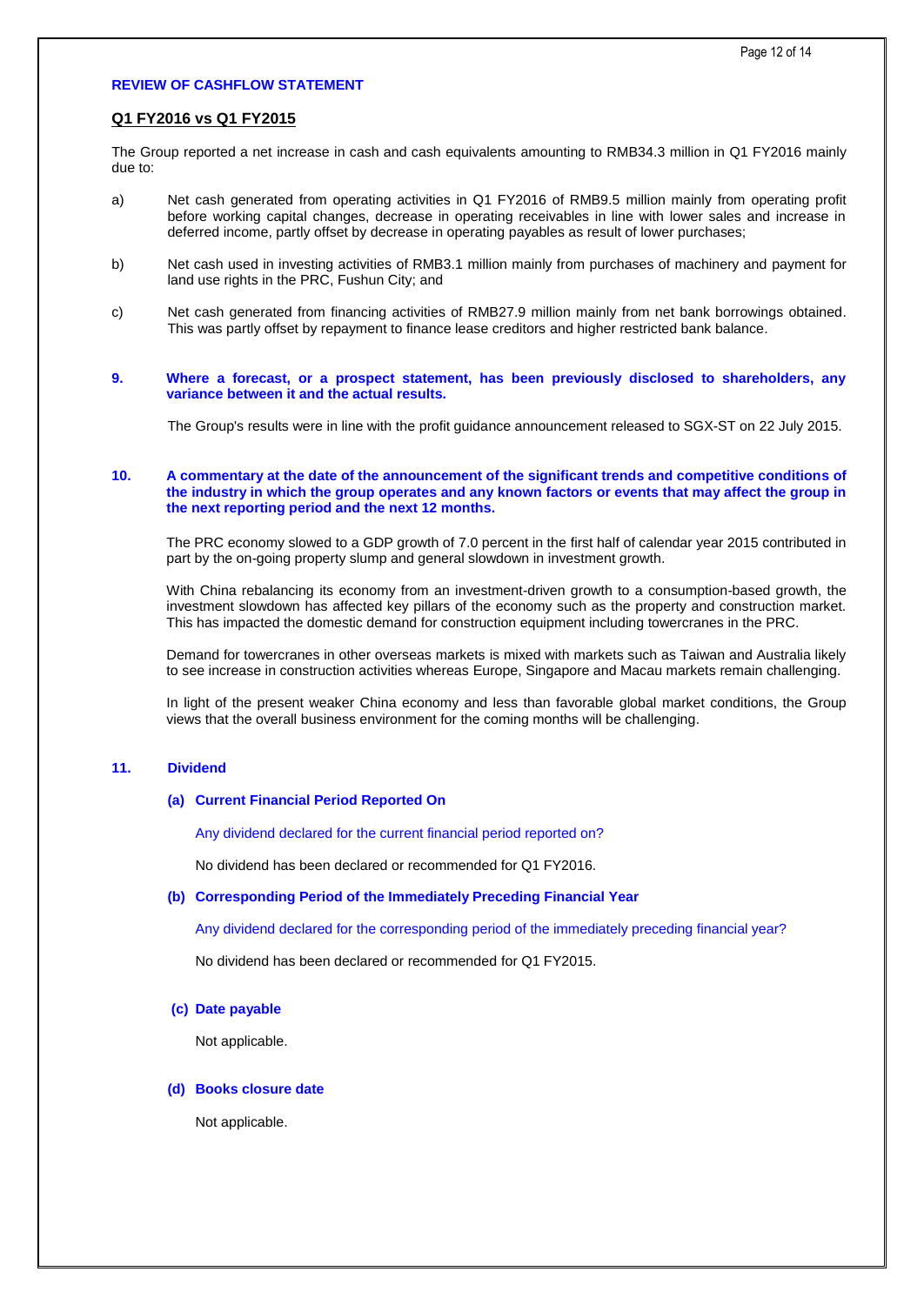### **12. If no dividend has been declared/(recommended), a statement to that effect.**

Not applicable.

**13. If the Group has obtained a general mandate from the shareholders for IPTs, the aggregate value of**  such transactions as required under Rule 920(1)(a)(ii). If no IPT mandate has been obtained, a **statement to that effect.**

## **Interested Persons Transactions**

Aggregate value of all interested person transactions during the financial year under review (excluding transactions less than<br>\$100,000 and transactions and transactions conducted under shareholders' mandate pursuant to Rule 920)

Aggregate value of all interested person transactions conducted during the financial year under review under shareholders' mandate pursuant to Rule 920 (excluding transactions less than \$100,000)

| Name of Interested Person                                                                                                                                                                                           | 3 months<br>ended<br><b>30 June 2015</b><br>(Q1 FY2016)<br><b>RMB'000</b> | 3 months<br>ended<br>30 June 2014<br>(Q1 FY2015)<br><b>RMB'000</b> | 3 months<br>ended<br>30 June 2015<br>(Q1 FY2016)<br><b>RMB'000</b> | 3 months<br>ended<br><b>30 June 2014</b><br>(Q1 FY2015)<br><b>RMB'000</b> |
|---------------------------------------------------------------------------------------------------------------------------------------------------------------------------------------------------------------------|---------------------------------------------------------------------------|--------------------------------------------------------------------|--------------------------------------------------------------------|---------------------------------------------------------------------------|
| Sales to related parties<br>China Nuclear Huaxing Tat Hong Machinery<br>Construction Co., Ltd.<br>(中核华兴达丰机械租赁有限公司)                                                                                                  |                                                                           |                                                                    | 629                                                                |                                                                           |
| Jiangsu Hengxingmao Financial Leasing Co., Ltd.<br>(江苏恒兴茂融资租赁有限公司)                                                                                                                                                  |                                                                           |                                                                    | 574                                                                | 48,018                                                                    |
| <b>Restructuring of investments</b><br>Tat Hong Zhaomao Investment Co., Ltd (达丰兆茂投资有<br>限公司) and Beijing Tat Hong Zhaomao Equipment<br>Rental Co., Ltd (北京达丰兆茂机械租赁有限公司)<br>with Tat Hong Foujoment (China) Pte I td |                                                                           | 78,675                                                             |                                                                    |                                                                           |

## **PART II - ADDITIONAL INFORMATION REQUIRED FOR FULL YEAR ANNOUNCEMENT**  (This part is not applicable to Q1, Q2, Q3 or Half Year Results)

**14. Segmented revenue and results for business or geographical segments (of the group) in the form presented in the issuer's most recently audited annual financial statements, with comparative information for the immediately preceding year.**

Revenue information based on geographical location of customers is as follows:

| Revenue | <b>Middle East</b><br>& Others<br><b>RMB'000</b> | Asia<br>(outside the<br>PRC)<br><b>RMB'000</b> | <b>USA &amp; Europe</b><br><b>RMB'000</b> | <b>PRC</b><br><b>RMB'000</b> | <b>Consolidated</b><br><b>RMB'000</b> |
|---------|--------------------------------------------------|------------------------------------------------|-------------------------------------------|------------------------------|---------------------------------------|
| FY2016  |                                                  |                                                |                                           |                              |                                       |
| Q1      | 21,991                                           | 49,126                                         | 13.448                                    | 526                          | 85,091                                |
| FY2015  |                                                  |                                                |                                           |                              |                                       |
| Q1      | 19,860                                           | 61,129                                         | 15,203                                    | 133,354                      | 229,546                               |